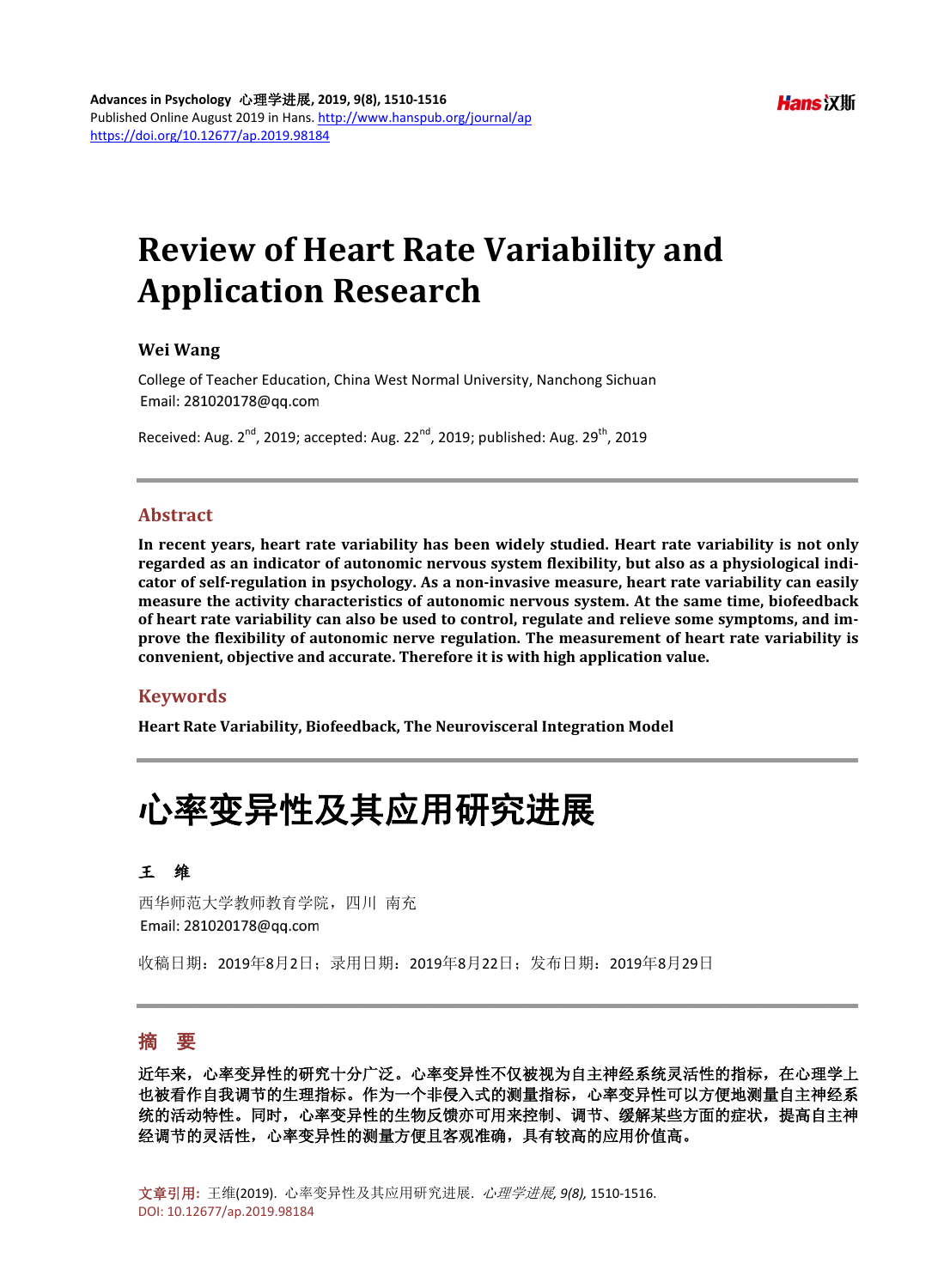### 关键词

## 心率变异性,生物反馈,神经内脏整合模型

Copyright © 2019 by author(s) and Hans Publishers Inc. This work is licensed under the Creative Commons Attribution International License (CC BY). <http://creativecommons.org/licenses/by/4.0/> <u>ര</u>  $\odot$ Open Access

## **1.** 引言

## **1.1.** 心率变异性

个体的心率在正常情况下呈不规则性变化。心率变异性(Heart ratevariability, HRV)即是指心跳之间的 间隔,其随心跳不同而变化。心率的变化可受到交感神经和副交感神经变化的双重影响,交感神经兴奋 会造成心率加快,副交感神经的兴奋则会造成心率减慢,心率和节律在很大程度上受自主神经系统调控 (Appelhans & [Luecken, 2006\)](#page-5-0)。

心率变异性被认为是自主神经系统灵活性的指标,自主神经系统根据生理和心理状态变化引起的情 境需求变化来调节心脏活动。心率变异性越高,情绪调节能力越强(Appelhans & [Luecken, 2006\)](#page-5-0),在涉及 注意力、工作记忆和抑制控制的认知任务上也有更好的表[现](#page-5-1)[\(Hansen, Johnsen, & Thayer, 2003, 2009; Otta](#page-5-1)viani et al., 2018; [Saus et al., 2006\)](#page-6-0)。相反,异常低的静息心率变异性和不同任务(如情绪唤起)的心率变异 性的大量降低与广泛的精神病理综合征相关,包括焦虑症、注意力问题、自闭症、麻木不仁、抑郁症和 精神分裂症(Beauchaine [& Thayer, 2015\)](#page-5-2)。来自刘卿, 周仁来(2013)的元分析也表明, 心率变异性是区分焦 虑症患者与正常群体自主神经变化的可靠指标,值得推广使用。

## **1.2.** 心脏与大脑的联结——神经内脏整合模型

研究者指出心率变异性是自我调节的生理指标。Thayer 和 Lane [\(2000, 2009\)](#page-6-1)提出的神经内脏整合模 型认为,个体在安静环境下前额皮层对皮层下脑区和自主反应施加抑制性反应,使迷走神经调节的心率 变异性的个体差异能够反映前额叶皮层活动的个体差异。心脏和大脑是双向连接的:来自大脑的传入输 入影响心脏,而来自心脏的传入流出影响大脑[\(Critchley, Nagai, Gray, & Mathias, 2011\)](#page-5-3)。迷走神经是这个 心–脑系统的一个核心组成部分,因此,迷走神经调节的心率变异性不仅仅是一个健康心脏功能的指标, 而且代表了一个抑制前额叶过程的标记,就像最近的元分析研究所证实的那样[\(Thayer et al.,](#page-6-2) 2012)。较高 的静息心率变异性被认为反映了较高的自我控制能力,而心率变异性的增加被认为反映了自我控制的实 施程度[\(Segerstrom & Nes, 2007\)](#page-6-3),如研究显示在食物线索暴露的环境中,限制性饮食者的心率变异性增高, 表示其更多有意的自我控制[\(Geisler, Kleinfeldt, & Kubiak, 2016\)](#page-5-4)。

多项经验证据支持了这一理论。如研究发现心率变异性与通过神经成像发现的前额皮质的活动有 关[\(Lane et al.,](#page-5-5) 2009)。且心率变异性和涉及到自我调节的过程,如情绪管理和执行功能等紧密联系 (Thayer [& Lane, 2009\)](#page-6-4),情绪调节和心率变异性具有相同的结构基础:心率变异性越高,腹内侧前额叶 皮层和杏仁核的血流越明显[\(Thayer et al.,](#page-6-2) 2012)。而且研究表明,心率变异性和需要执行功能的行为相 联系。比如,迷走神经调节的心率变异性和工作记忆上的表现与持续的测试展示之间存在正相关 [\(Hansen](#page-5-1) et al., 2003)。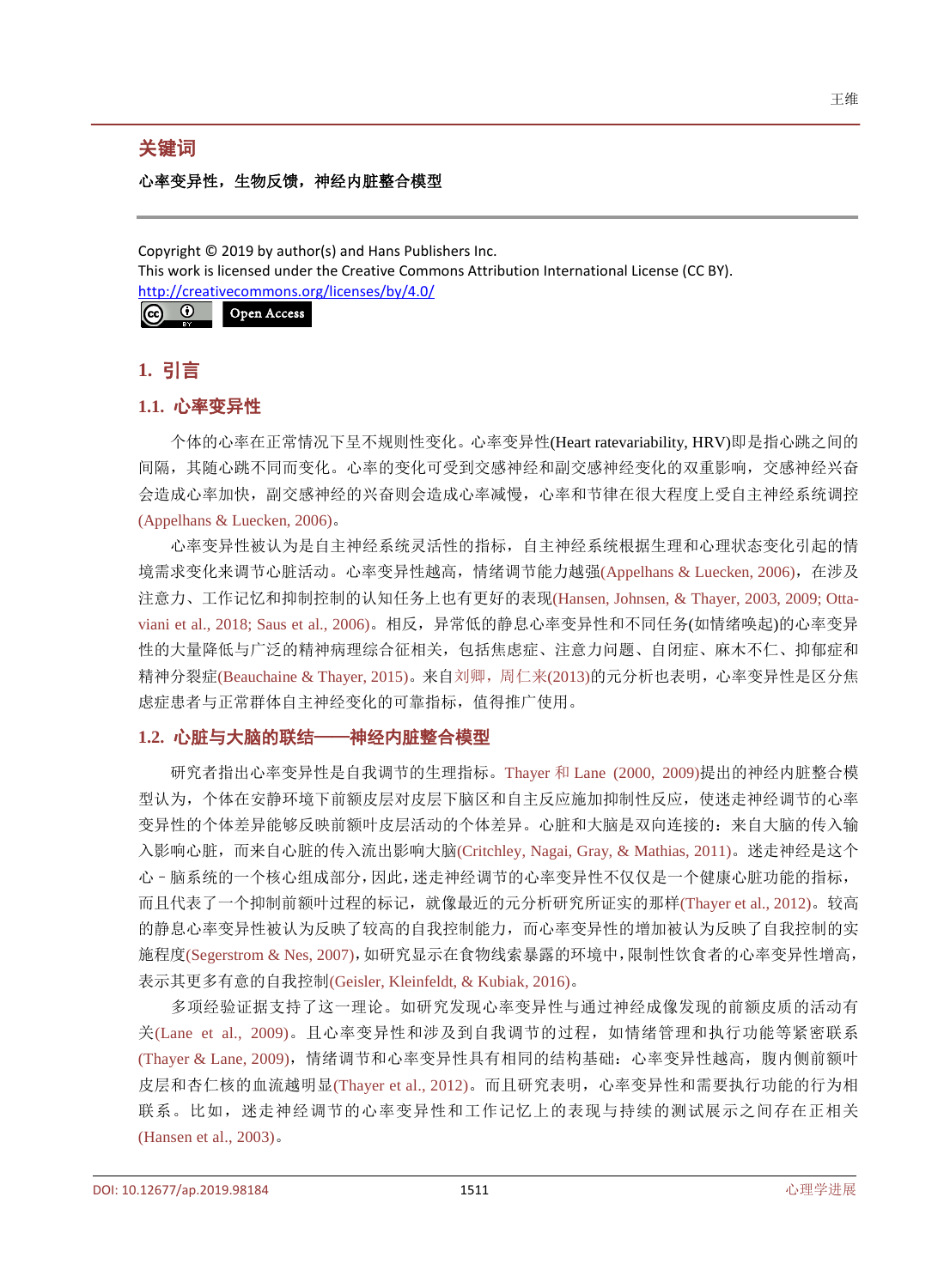### **1.3.** 心率变异性的测量方式和分析方法

当前对心率变异性的测量主要采用三种方式:静息态 HRV、任务中 HRV、变化 HRV。静息状态的 心率变异性测量主要指被试在安静状态下采集心率变异性的方式;任务中的心率变异性测量即是指在不 同的任务状态下,考察被试的心率变异性差异。变化 HRV 即考察心率变异性的变化状况,如某项任务或 操作前后的心率变异性变化,以反推该项任务或操作的作用或效果。

当前对心率变异性的分析主要有两种方法,即时域分析法和频谱分析法。在时域分析中,常用时域 参数有平均正常 R-R 间期标准差(SDNN)和相邻 R-R 间期差的均方(rMSSD)等。SDNN 一般由 24 小时动 态心电图获得,不同时长心电图测量的 SDNN 不能互相比较,SDNN 值的大小说明了心率变化的复杂程 度, 值越大, 心率变化信号越复杂, 反映的是自主神经系统的调节能力, 进一步反映出个体的应激能力 和对压力的对抗能力。rMSSD 用来评估心脏迷走神经即副交感神经的调节功能和活性。

对心率变异性的频谱分析是将 RR 间期的时间序列对信号釆用数学变换的方法变换到频率上,形成 频谱曲线,并对频谱曲线的形状进行分析。频谱分析通常以高频(HF; 0.15~0.40 Hz)、低频(LF; 0.04~0.15 Hz) 为指标,HF 描述的是副交感神经的活动水平,LH 则是交感神经活动特性指标[\(Task Force of the European](#page-6-5)  Society of Cardiology and the North [American Society of Pacing and Electrophysiology, 1996\)](#page-6-5)。

#### **1.4.** 心率变异性的影响因素

虽然大量研究认为心率变异性作为一个稳定的可靠指标,可以用来指示在自主神经调节灵活性上的 个体差异,但在使用时需谨慎,因为心率变异性受多种因素影响。首先,心率变异性受个体的年龄影响, 在秩序稳定性方面,基线HRV从婴儿期到幼儿期到成年初期和成年期,都表现出不断增加的稳定性[\(Alkon](#page-4-1)  [et al., 2011\)](#page-4-1); 其次, 在性别差异上, 与男性相比, 女性的副交感神经调节更占优势, 这可以从她们有更 高的高频心率变异性中推测到[\(Koenig &](#page-5-6) Thayer, 2016)。另外,锻炼和生活方式影响心率变异性,比如频 繁的锻炼能有效提高心率变异性而吸烟和酗酒则会降低心率变异性(Britton & [Hemingway,](#page-5-7) 2007; [Thayer et](#page-5-7)  al. 2010)。除此之外,也有研究者报告了也有研究者报告了心率变异性上的种族差异,如非裔美国人比欧 裔美国人有更高的心率变异性[\(Hill et](#page-5-8) al., 2015)。基于此,研究者在进行心率变异性的测量和分析时需要 排除或控制相关因素的影响。如实验前告知被试禁止饮酒、喝咖啡,保持良好的作息等,并在统计控制 阶段将锻炼次数和年龄作为协变量纳入相关分析。

## **2.** 心率变异性的应用——生物反馈

心率变异性分析是近年来发展起来的一项定量评估心脏自主神经系统功能活动水平的无创性技术, 反映交感神经与迷走神经活性及其平衡协调的关系。自主神经系统的紊乱,即较低的心率变异性会导致 大量慢性疾病以及心理健康水平和生理的失调,而通过心率变异性的生物反馈(Heart rate variability biofeedback, HRVB)能有效减少个体心理和身体症状[\(Henriques](#page-5-9) et al., 2011; [American College Health Associa](#page-5-9)tion, 2007)。

20 世纪中叶,生物反馈被提出并发展起来作为一门医疗技术和学科用作对病人的康复治疗,且大多被 应用于由自主神经功能紊乱所导致的疾患中。生物反馈是将细微的生理信号直接与大脑皮层建立联系,形 成条件反射控制内脏器官的活动。通常情况下,个体很难意识到自己的身体生物信号,如呼吸、皮温、肌 电、血压、心率等。但通过先进的技术,我们可将模糊信号转成听觉、视觉信号,并可让个体根据这些信 号,对自主神经系统的活动进行控制或是即时纠正偏离正常范围内的心脏活动([张苏范,毕希名,](#page-4-2)&周燮生, [1987\)](#page-4-2)。简言之,生物反馈即训练人们了解自己的生理信号,并基于此有意识地调控自身的心理生理活动, 通过中枢神经系统调控以往难以调控的植物神经系统的功能或者调控运动行为(张力为&[马启伟,](#page-4-3)1998)。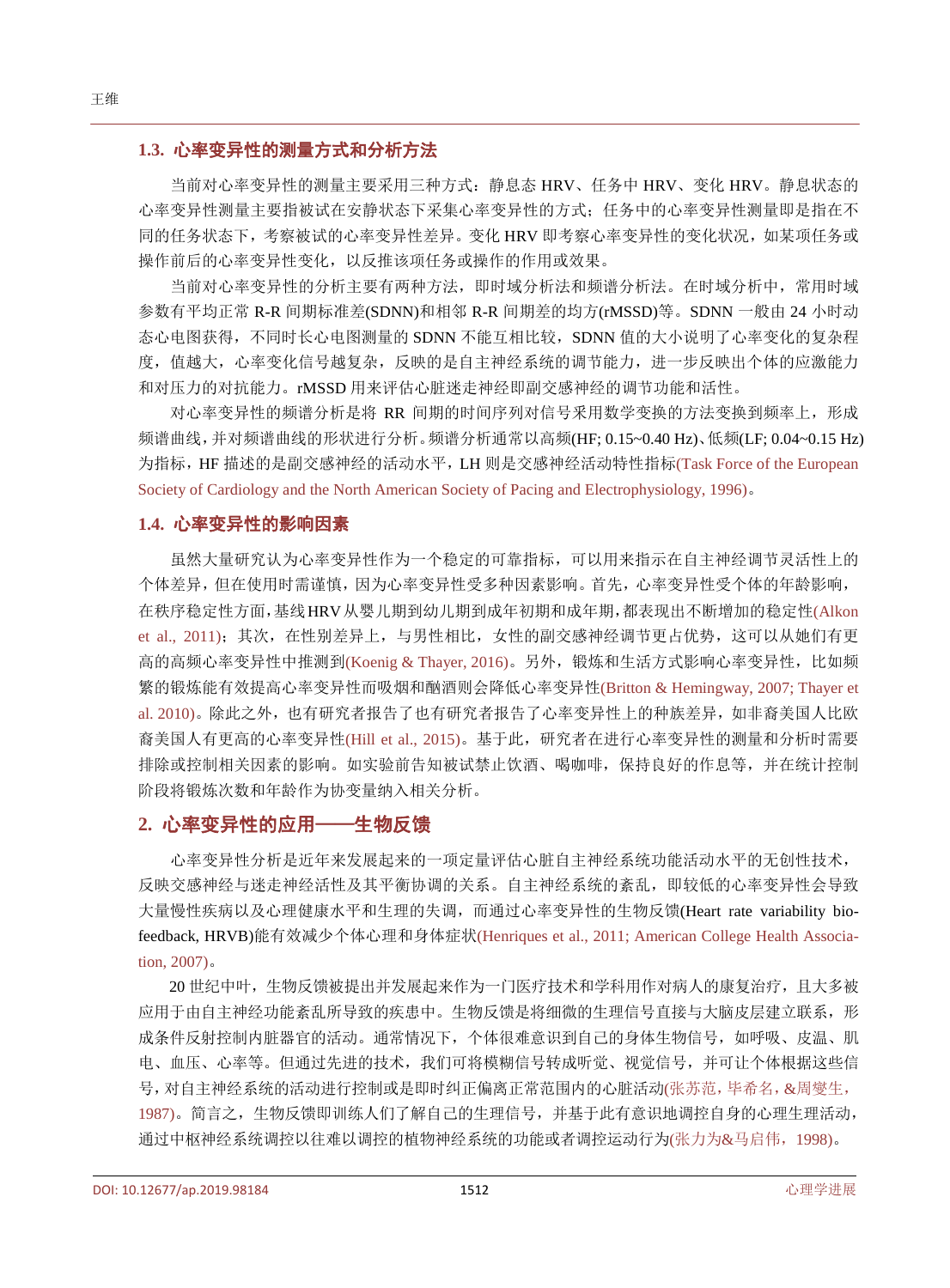## **3.** 心率变异性生物反馈的具体应用

心率变异性的生物反馈运用十分广泛,且逐渐从临床领域、亚临床领域发展至其他心理行为领域, 下面以临床心理、运动心理及饮食与肥胖领域为例进行阐述,进一步介绍心率变异性生物反馈的重要作 用。

#### **3.1.** 临床心理

在临床心理中,心率变异性的生物反馈治疗应用十分普及。常被应用在伴有自主神经功能紊乱的精 神障碍人群中,尤其是在抑郁障碍、焦虑障碍及精神分裂症中。抑郁障碍是一种常见的精神障碍,它可 以导致人际关系的不协调和自主神经功能的紊乱,与正常对照组相比,抑郁症患者静息态 HRV 减弱([王](#page-4-4) [优,张欣怡,赵久波,薛湘,](#page-4-4)&冯现刚,2017),而对有抑郁症状的吸毒人群进行心率变异性的生物反馈 训练,发现该训练可以提高其 HRV,改善自主神经功能[\(Lin, Ko, Fan, &](#page-5-10) Yen, 2016)。对 11 名重度抑郁症 患者的研究也发现,通过心率变异性的生物反馈,患者的抑郁情绪有显著改善,同时 SDNN、正常心脏 搏动间隔的标准偏差也在增加,说明 HRVB 可以系统的刺激迷走神经的活性,改善重度抑郁患者的症状 [\(Karavidas et al.,](#page-5-11) 2007)。而近期国外一项研究将 HRV 生物反馈与心理治疗相结合,发现可以改善重度抑 郁症的治疗效果[\(Caldwell & Steffen, 2018\)](#page-5-12)。

近年来,许多研究表明 HRV 生物反馈训练能够有效减少焦虑和抑郁状态[\(Henriques, Keffer, Abra](#page-5-9)[hamson, & Jeanne Horst,](#page-5-9) 2011; [Karavidas, 2005;](#page-5-9) [Patron et al., 2012\)](#page-6-6), 对 120 名精神分裂症患者(随机分为对 照组患者 60 名和观察组患者 60 名)的研究中,研究者对观察组采用心率变异性生物反馈治疗,每周进行 3 次治疗,每次持续 40 分钟,总疗程 2 个月。结果发现观察组与其治疗前相比焦虑、抑郁症状明显下降, 而对照组治疗前后焦虑抑郁症状并无显著差异([邢志强等,](#page-4-5)2018)。进一步对 24 项研究进行元分析,研究 者发现 HRV 生物反馈训练与自我报告的压力和焦虑大幅降低有关[\(Goess, Curtiss, & Hofmann,](#page-5-13) 2017)。

对应激障碍的研究发现,心理应激会引起心脏 R-R 间期变异,R-R 间期显著下降,即心率加快,LF 升高及 HF 下降([张文彩等,](#page-4-6)2007),一项文献综述分析了 HRV 生物反馈治疗抑郁症和创伤后应激障碍 (PTSD)的临床疗效,研究者指出当 HRVB 训练被整合到 PTSD 和抑郁症的治疗中,特别是当这种整合过 程与心理治疗相结合时,可能会有临床改善[\(Blase, Van Dijke, Cluitmans, & Vermetten, 2016\)](#page-5-14)。

#### **3.2.** 运动心理

近年来,生物反馈放松训练逐渐被用于体育领域,通过调节运动员的交感神经和副交感神经活性,使 之处于平衡状态来增强运动员的自我协调能力,降低运动员的紧张程度,完整地发挥出自身的技战术水平。

在运动心理的研究中,研究者可以通过运动员心率变异性了解运动员的生理和心理状态特点,并通过 生物反馈的方式改善运动员的心率变异性,提高运动员的相关能力。如一项针对备战全运会的多名研究发 现心率变异性反馈训练有助于提高运动员的放松能力,心率变异性反馈训练有助于缓解运动员的心理疲劳 ([许昭,](#page-4-7)2009),而国外一项针对 378 项研究的元分析指出,心率变异性生物反馈是一种有效、安全、易学、 实用的提高运动员和教练员运动成绩的方法[\(Jimenez Morgan & Molina Mora, 2017\)](#page-5-15)。对 9 名大学生高尔夫 运动员进行为期 4 个月的生物反馈训练,结果发现运动员的迷走神经活性和心率变异性通过生物反馈训练 得到显著提高(窦鑫&[刘斌斌,](#page-4-8)2017)。而对 12 名男子羽毛球运动员的心理训练研究显示,通过心理训练, 运动员在心率变异性、和谐值和能谱值等方面有显著提高,运动员对自身放松和动员的双向调节情绪的能 力有很大提高([王丹,](#page-4-9)2015)。对 41 名年轻且男性运动员进行的为期 21 天的生物反馈发现,接受生物反馈 训练的一组中,中枢神经系统的自控能力更好,自主神经系统的灵活性更好[\(Dziembowska](#page-5-16) et al., 2015)。上 述研究证明了心率变异性生物反馈在多项运动中均能增强运动员自控能力,提高其运动表现。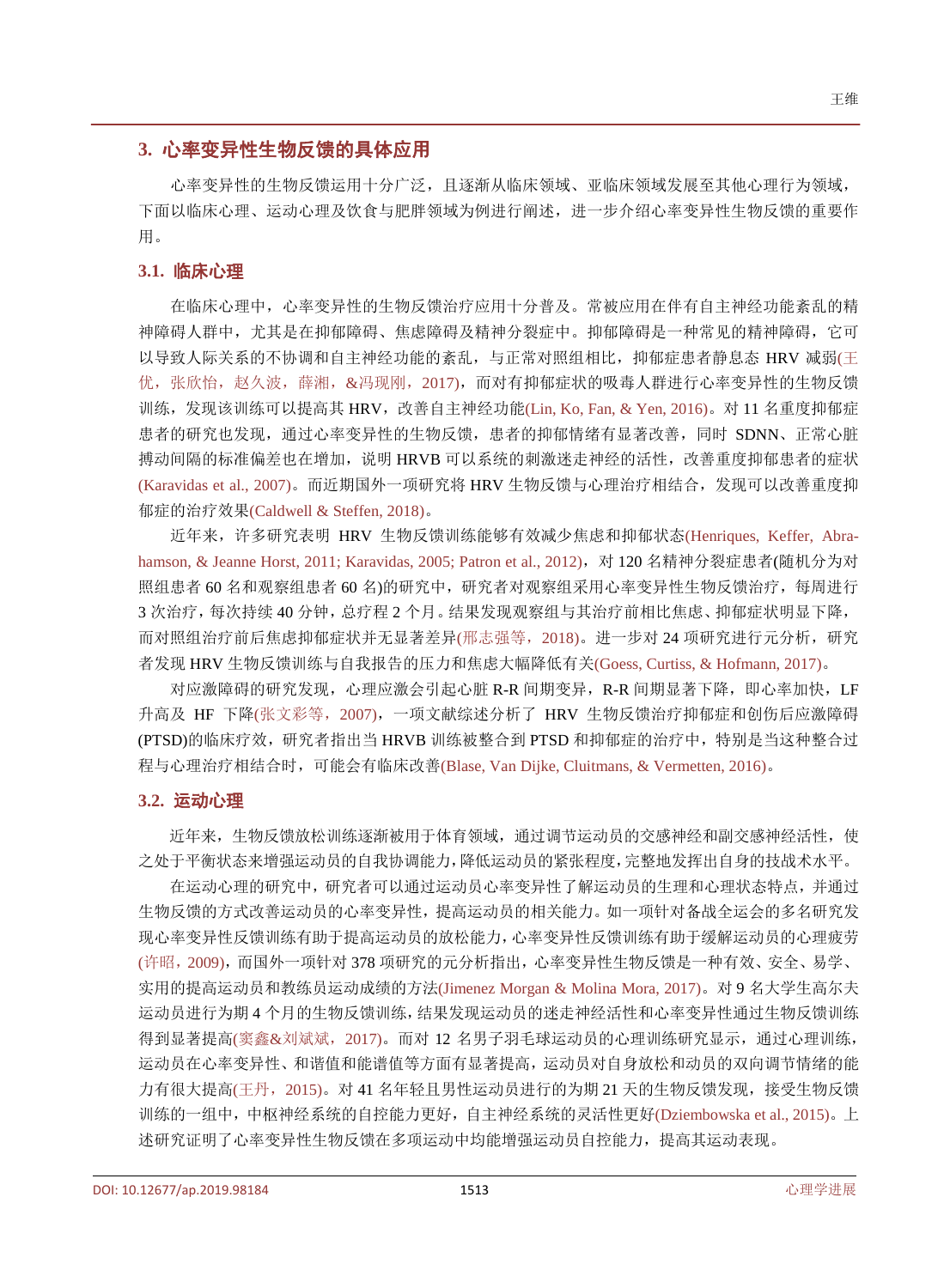#### **3.3.** 饮食与肥胖领域

近些年来,对心率变异性的研究被应用到饮食失调和肥胖领域。在厌食症患者中,研究者发现副交 感神经调节占优势, 交感神经调节较少[\(Mazurak, Enck, Muth, Teufel, & Zipfel, 2011\)](#page-5-17), 而对肥胖的人群来 说,则是交感神经调节占优势、较少的副交感神经调节,且在减肥组的肥胖人群和非减肥组的肥胖人群 的比较中发现,减肥组的肥胖人群在减肥后其副交感神经调节呈现出增加的趋势[\(Karason, Molgaard,](#page-5-18) [Wikstrand, & Sjostrom, 1999\)](#page-5-18)。另外, 在 Meule, Freund, Skirde, [Vögele](#page-6-7) 和 Küble (2012)的研究中, 研究 者通过心率变异性的生物反馈来降低食物成瘾者的瘾。

### **4.** 总结与展望

综上所述,心率变异性不仅是自主神经调节灵活性的可靠指标,也是自上而下的自我调节的生理指 标。基于此,致力于提高心率变异性的生物反馈研究层出不穷,并在各领域均取得不错效果。但实际上, 提高个体自主神经灵活性的方式灵活多样,包括瑜伽练习、放松训练、冥想技术等均可显著提高其心率 变异性([周玉来,陆盛,宋国林,](#page-4-10)&马小雷,2011),未来的研究可进一步结合其他训练,如放松训练、运 动训练、心理训练等,提升个体副交感神经系统活性,缓解紧张、焦虑、抑郁等负面情绪,并增强个体 在情绪和行为上的自我调节能力,进一步支持目标导向行为,并提升大脑在决策、解决问题、创新等方 面加工信息的能力。

其次,当前国内对心率变异性的研究正处在快速发展阶段,也迅速蔓延至各相关心理领域,但总的 来看,国内生物反馈技术仍多应用于临床领域,非临床领域较少,治疗较多,预防与发展较少,缺少前 瞻性研究。未来研究可拓展至其他研究领域和被试群体,以进一步探讨心率变异性对个体身心健康的影 响。

另外,在对心率变异性的分析中,尚缺乏统一规范,在分析参数上,一些研究使用时域指标进行分 析,另一些研究使用频域指标;在记录时长上,有 24 小时、5 分钟或 10 分钟不等。测量和分析标准的 不统一,造成相关结果之间的比较出现困难。此外,心率变异性分析的指标可能会受到被试者的呼吸状 态、体位变化、测试的时间段、交感与副交感神经的活性等多种因素的影响,这些因素如何进一步标准 化也值得探讨。

# 参考文献

<span id="page-4-8"></span>窦鑫, 刘斌斌(2017). 生物反馈训练对大学生高尔夫运动员心率变异性的影响. 科技资讯*, (13),* 205-206.

<span id="page-4-0"></span>刘卿, 周仁来(2013). 焦虑症患者心率变异性研究的元分析. 北京师范大学学报*(*自然科学版*), 49(5),* 9-12.

<span id="page-4-9"></span>王丹(2015). 生物反馈技术在男子羽毛球运动员心理训练中的应用. 湖州师范学院学报*, 37(4),* 46-51.

<span id="page-4-4"></span>王优, 张欣怡, 赵久波, 薛湘, 冯现刚(2017). 抑郁症心率变异性研究进展. 中国神经精神疾病杂志*, 43(10),* 634-637.

<span id="page-4-5"></span>邢志强, 李玲, 翟燕楠, 等(2018). 心率变异性生物反馈治疗对精神分裂症合并抑郁、焦虑症状的影响. 福建医药杂志, *40(4),* 125-127.

<span id="page-4-7"></span>许昭(2009). 心率变异性反馈训练对运动员心理疲劳调节的应用研究. 山东体育学院学报*, 25(11),* 46-48.

<span id="page-4-3"></span>张力为, 马启伟(1998). 体育运动心理学. 杭州: 浙江教育出版社.

<span id="page-4-2"></span>张苏范, 毕希名, 周燮生(1987). 生物反馈. 北京: 北京科学技术出版社.

<span id="page-4-6"></span>张文彩, 阎克乐, 路运青, 张娣, 洪捷, 袁立壮, 张月娟 (2007). 不同心理刺激诱发的交感和副交感神经活动的比较. 心理学报*, 39(2),* 285-291.

<span id="page-4-10"></span>周玉来, 陆盛, 宋国林, 马小雷(2011). 放松训练对心率变异性的影响. 武警医学院学报*, 20(1),* 70-72.

<span id="page-4-1"></span>Alkon, A., Boyce, W. T., Davis, N. V., & Eskenazi, B. (2011). Developmental Changes in Autonomic Nervous System Resting and Reactivity Measures in Latino Children from 6 to 60 Months of Age. *Journal of Developmental and Behavior*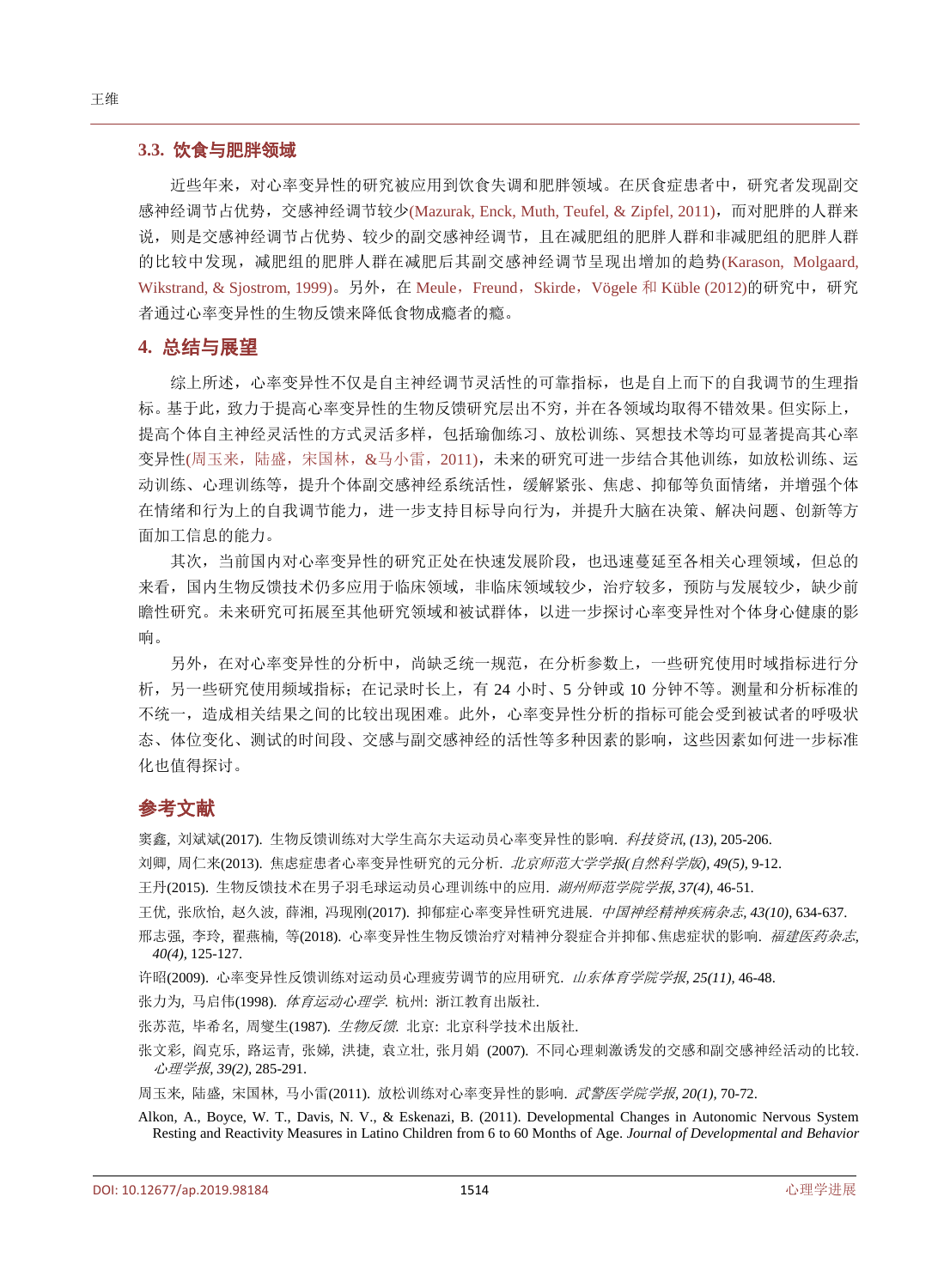*Pediatrics, 32,* 668-677. <https://doi.org/10.1097/DBP.0b013e3182331fa6>

- American College Health Association (2007). American College Health Association National College Health Assessment Spring 2006 Reference Group Data Report (Abridged). *Journal of American College Health, 55,* 195. <https://doi.org/10.3200/JACH.55.4.195-206>
- <span id="page-5-0"></span>Appelhans, B. M., & Luecken, L. J. (2006). Heart Variability as an Index of Regulated Emotional Responding. *Review of General Psychology, 10,* 229-240. <https://doi.org/10.1037/1089-2680.10.3.229>
- <span id="page-5-2"></span>Beauchaine, T. P., & Thayer, J. F. (2015). Heart Rate Variability as a Transdiagnostic Biomarker of Psychopathology. *International Journal of Psychophysiology, 98,* 338-350.<https://doi.org/10.1016/j.ijpsycho.2015.08.004>
- <span id="page-5-14"></span>Blase, K., Van Dijke, A., Cluitmans, P. J., & Vermetten, E. (2016). Efficacy of HRV-Biofeedback as Additional Treatment of Depression and PTSD. *Tijdschriftvoorpsychiatrie, 58,* 292-300.
- <span id="page-5-7"></span>Britton, A., & Hemingway, H. (2007). Heart Rate Variability in Healthy Populations: Correlates and Consequences. In M. Malik (Ed.), *Dynamic Electrocardiography* (pp. 90-111). Hoboken, NJ: Wiley. <https://doi.org/10.1002/9780470987483.ch11>
- <span id="page-5-12"></span>Caldwell, Y. T., & Steffen, P. R. (2018). Adding HRV Biofeedback to Psychotherapy Increases Heart Rate Variability and Improves the Treatment of Major Depressive Disorder. *International Journal of Psychophysiology, 131,* 96-101. <https://doi.org/10.1016/j.ijpsycho.2018.01.001>
- <span id="page-5-3"></span>Critchley, H. D., Nagai, Y., Gray, M. A., & Mathias, C. J. (2011). Dissecting Axes of Autonomic Control in Humans: Insights from Neuroimaging. *Autonomic Neuroscience, 161,* 34-42. <https://doi.org/10.1016/j.autneu.2010.09.005>
- <span id="page-5-16"></span>Dziembowska, I., Izdebski, P., Rasmus, A., Brudny, J., Grzelczak, M., & Cysewski, P. (2015). Effects of Heart Rate Variability Biofeedback on EEG Alpha Asymmetry and Anxiety Symptoms in Male Athletes: A Pilot Study. *Applied Psychophysiology and Biofeedback, 41,* 141-150. <https://doi.org/10.1007/s10484-015-9319-4>
- <span id="page-5-4"></span>Geisler, F. C. M., Kleinfeldt, A., & Kubiak, T. (2016). Restrained Eating Predicts Effortful Self-Control as Indicated by Heart Rate Variability during Food Exposure. *Appetite, 96,* 502-508. <https://doi.org/10.1016/j.appet.2015.10.020>
- <span id="page-5-13"></span>Goess, V. C., Curtiss, J. E., & Hofmann, S. G. (2017). The Effect of Heart Rate Variability Biofeedback Training on Stress and Anxiety: A Meta-Analysis. *Psychological Medicine, 47,* 2578-2586. <https://doi.org/10.1017/S0033291717001003>
- <span id="page-5-1"></span>Hansen, A., Johnsen, B., & Thayer, J. (2003). Vagal Influence on Working Memory and Attention. *International Journal of Psychophysiology, 48,* 263-274. [https://doi.org/10.1016/S0167-8760\(03\)00073-4](https://doi.org/10.1016/S0167-8760(03)00073-4)
- Hansen, A., Johnsen, B., & Thayer, J. (2009). Relationship between Heart Rate Variability and Cognitive Function during Threat of Shock. *Anxiety Stress and Coping, 22,* 77-89. <https://doi.org/10.1080/10615800802272251>
- <span id="page-5-9"></span>Henriques, G., Keffer, S., Abrahamson, C., & Jeanne Horst, S. (2011). Exploring the Effectiveness of a Computer-Based Heart Rate Variability Biofeedback Program in Reducing Anxiety in College Students. *Applied Psychophysiology and Biofeedback, 36,* 101-112. <https://doi.org/10.1007/s10484-011-9151-4>
- <span id="page-5-8"></span>Hill, L. K., Hu, D. D., Koenig, J., Sollers, J. J., Kapuku, G., Wang, X., Thayer, J. F. et al. (2015). Ethnic Differences in Resting Heart Rate Variability: A Systematic Review and Meta-Analysis. *Psychosomatic Medicine, 77,* 16-25. <https://doi.org/10.1097/PSY.0000000000000133>
- <span id="page-5-15"></span>Jimenez Morgan, S., & Molina Mora, J. A. (2017). Effect of Heart Rate Variability Biofeedback on Sport Performance, a Systematic Review. *Applied Psychophysiology and Biofeedback, 42,* 235-245[. https://doi.org/10.1007/s10484-017-9364-2](https://doi.org/10.1007/s10484-017-9364-2)
- <span id="page-5-18"></span>Karason, K., Mølgaard, H., Wikstrand, J., & Sjöströ, L. (1999). Heart Rate Variability in Obesity and the Effect of Weight Loss. *The American Journal of Cardiology, 83,* 1242-1247. [https://doi.org/10.1016/S0002-9149\(99\)00066-1](https://doi.org/10.1016/S0002-9149(99)00066-1)
- Karavidas, M. (2005). Heart Rate Variability Biofeedback Device into Clinical Practice for Patients with Anxiety Disorders: Results of a Pilot Study. *Applied Psychophysiology and Biofeedback, 33,* 55-61. <https://doi.org/10.1007/s10484-007-9046-6>
- <span id="page-5-11"></span>Karavidas, M., M Lehrer, P., Vaschillo, E., Vaschillo, B., Marin, H., Buyske, S., Hassett, A. et al. (2007). Preliminary Results of an Open Label Study of Heart Rate Variability Biofeedback for the Treatment of Major Depression. *Applied Psychophysiology and Biofeedback, 32,* 19-30. <https://doi.org/10.1007/s10484-006-9029-z>
- <span id="page-5-6"></span>Koenig, J., & Thayer, J. F. (2016). Sex Differences in Healthy Human Heart Rate Variability: A Meta-Analysis. *Neuroscience and Biobehavioral Review, 64,* 288-310. <https://doi.org/10.1016/j.neubiorev.2016.03.007>
- <span id="page-5-5"></span>Lane, R. D., McRae, K., Reiman, E. M., Chen, K., Ahern, G. L., & Thayer, J. F. (2009). Neural Correlates of Heart Rate Variability during Emotion. *Neuroimage, 44,* 213-222. <https://doi.org/10.1016/j.neuroimage.2008.07.056>
- <span id="page-5-10"></span>Lin, I. M., Ko, J. M., Fan, S. Y., & Yen, C. F. (2016). Heart Rate Variability and the Efficacy of Biofeedback in Heroin Users with Depressive Symptoms. *Clinical Psychopharmacology and Neuroscience, 14,* 168-176. <https://doi.org/10.9758/cpn.2016.14.2.168>
- <span id="page-5-17"></span>Mazurak, N., Enck, P., Muth, E., Teufel, M., & Zipfel, S. (2011). Heart Rate Variability as a Measure of Cardiac Autonomic